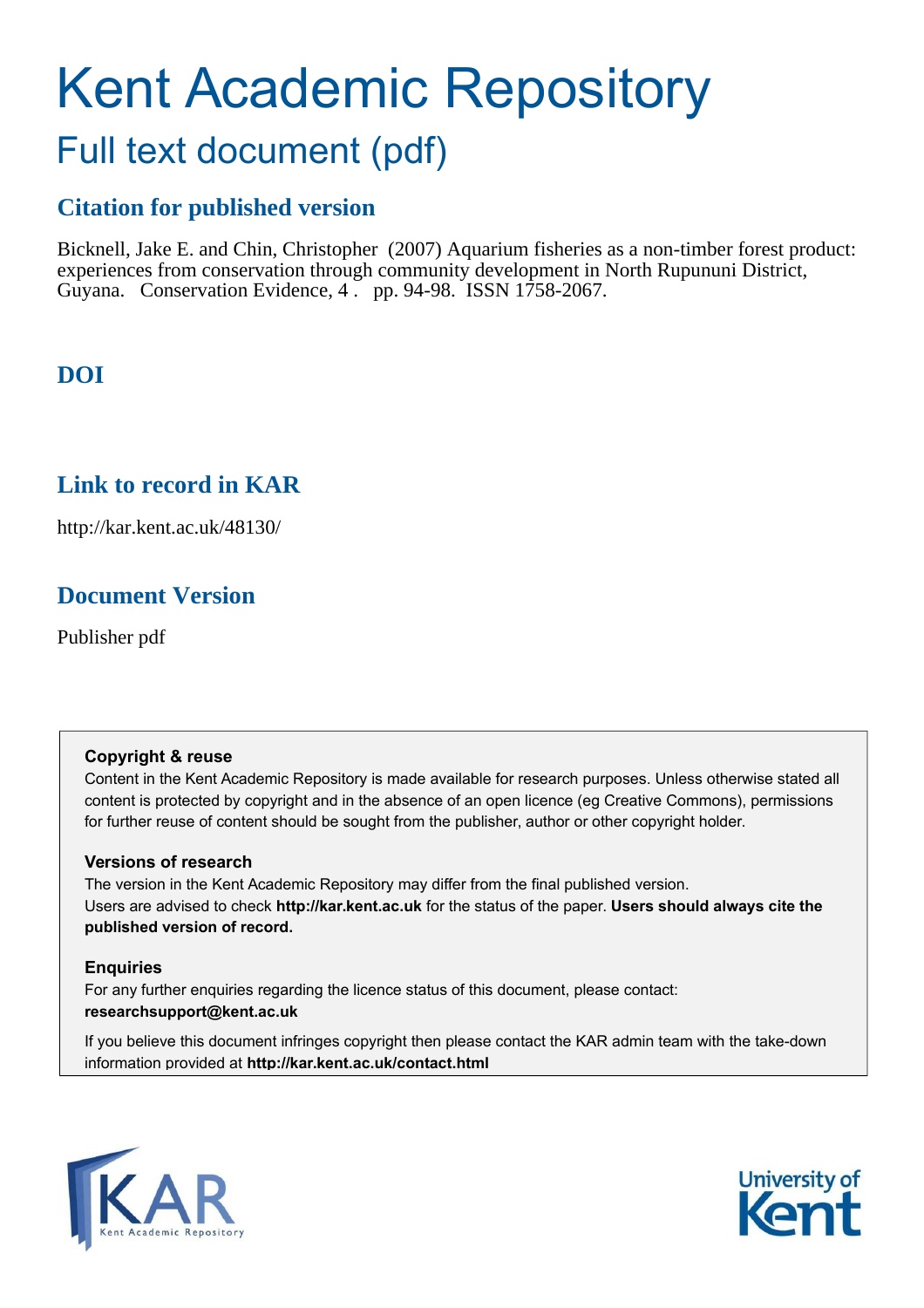# **Aquarium fisheries as a non-timber forest product: experiences from conservation through community development in North Rupununi District, Guyana**

Bicknell  $I<sup>1</sup>$  & Chin C.<sup>2</sup>

<sup>1</sup> School of Biological Sciences, University of East Anglia, Norwich NR4 7TJ, UK Corresponding author. Email: j.bicknell@uea.ac.uk; jake.bicknell@googlemail.com ² *Iwokrama, 77 High Street, Kingston, Georgetown, Guyana, South America*

### **SUMMARY**

Deforestation is one of the major global conservation issues. Solutions are being sought to tackle this ongoing forest loss, including establishment of initiatives to provide new sources of income for local communities that promote the sustainable use of forests in the interest of biodiversity conservation. One such project 'Iwokrama', demonstrates how tropical forests and associated habitats can be sustainably used.

In the central Guyana wetlands of the Rupununi, illegal fishing of arapaima *Arapaima gigas*, had led to a huge reduction in its numbers. Iwokrama responded by initiating the Arapaima Management Plan in 2002. This highlighted the need for another source of local income from fisheries, and a business that undertakes sustainableharvest of fish for the aquarium trade was developed. Harvesting of a few selected fish species is carried-out by members of the local community who are paid a daily wage. Fishing methods target individual species to avoid incidental by-catch. Four species are primarily caught as they are numerous in the Rupununi and are of high trade value. To ensure ecological and economical sustainability, catch per unit effort is monitored; where this begins to drop for any given species, harvesting is suspended and the population is allowed to recover before harvesting resumes. The project has developed into a self-sustaining business, managed by the community themselves. During 2005, the project reached financial sustainability with current profits of over US\$3,000 feeding back into local community initiatives.

### **BACKGROUND**

In recent years conservationists have sought innovative methods for biodiversity conservation, for example through the sustainable use of natural resources and payment for products derived from them. The concept of sustainable development not only involves products, but also people. Community integration into these kinds of practices is fast becoming essential in realising the goals of such projects, providing benefits for indigenous peoples and ensuring long-term sustainability. Valuing nontimber forest products (NTFP) may be essential in modern conservation practice to mitigate the proximate causes of deforestation, by providing opportunities that yield economic benefits from the resources that local people rely on. In tropical forests, NTFP's include organic honey, natural latex, bamboo, butterfly pupae (Gordon & Ayiemba 2003)

and aquarium fish (Bicknell 2004, Bicknell *et al*. 2005, Chao & Prang 2002). This paper details the lessons learned and reports the successes of an aquarium fish project in the context of NTFP's, and the potentially important role of sustainable development in contemporary biodiversity conservation practices.

**Iwokrama:** The Iwokrama International Centre for Rainforest Conservation and Development (Iwokrama) forms an international partnership between Guyana and the Commonwealth, to demonstrate how tropical forests can be sustainably used and how this benefits both local communities and biodiversity conservation (Watkins 2005). The 371,000 ha Iwokrama Reserve in central Guyana is situated at the frontier of the Amazon and Guiana Shield eco-regions. The area comprises high biological diversity including the jaguar *Panthera*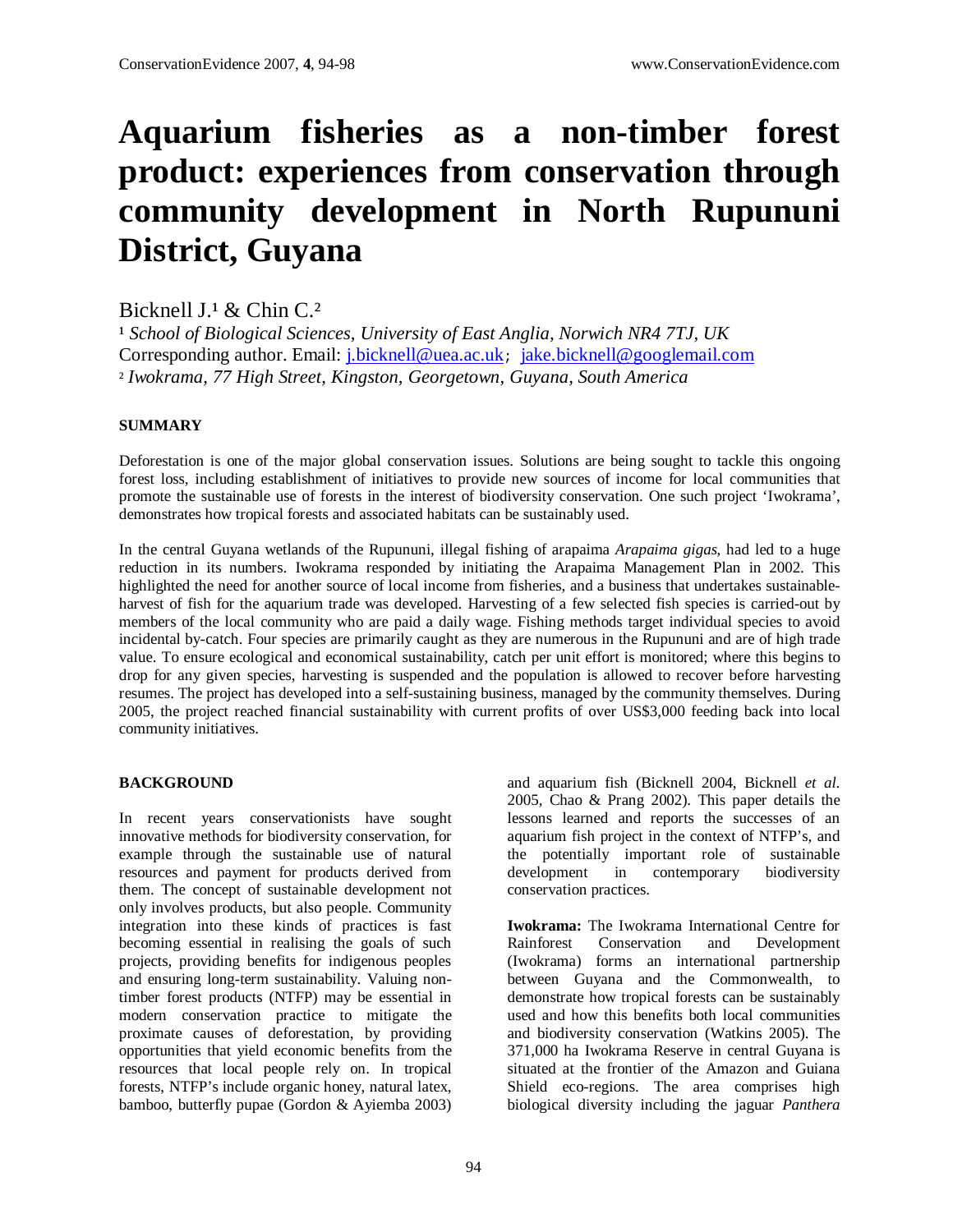*onca*, harpy eagle *Harpia harpyja* and giant river otter *Pteronura brasiliensis.* It also holds one of the world's largest freshwater fish, the arapaima *Arapaima gigas* (Castello 2004). On Iwokrama's southern border lie the Rupununi wetlands which cover 8,000 km<sup>²</sup> . With approximately 500 fish species these wetlands contain possibly the highest freshwater fish diversity on the planet, for an area of its size (Watkins *et al*. 2005); exceedingly high when compared with other South American drainage systems, such as the Pantanal, which contains around 260 fish species, yet is approximately 15 times larger (Súarez *et al*. 2001).

In 2003, Iwokrama initiated a sustainable, community-based aquarium fisheries business in the North Rupununi. The project forms and tests a model for the utilisation of aquarium fish as an NTFP, and as a means of income generation for indigenous communities. This business comprises an alternative livelihood for local communities, providing a substitute for practices that are detrimental to biodiversity conservation. Fish communities are highly sensitive to forest disturbance and therefore the business that has been established also serves as a direct incentive for the conservation of forests and local fishery resources.

This project serves as a fisheries alternative to the overexploited arapaima fishery, as well as unregulated timber harvesting. Over the last three decades, illegal, but highly profitable, harvesting of arapaima, led to a huge reduction in its numbers. Iwokrama acknowledged the troubles and in response initiated the Arapaima Management Plan in 2002. There was therefore a need for another source of income from fisheries, and the aquarium business was born.

### **ACTION**

**Funding:** Initial funding came from the UK's Department of International Development Sustainable Human Development Support. This financed the development of a holding station, core equipment, and logistics for the first two harvest periods. Funding for further project development was acquired from the Netherlands Committee for the IUCN (NC-IUCN), Tropical Rainforest Programme.

**Community integration:** Iwokrama facilitated the formation of the North Rupununi District Development Board (NRDDB) as a sub-regional NGO representing 14 communities (approximately

3,000 people) within and around the Iwokrama Reserve. The NRDDB is an indigenous communitybased organisation, headed by village leaders and other community members from the North Rupununi District, and is responsible for ensuring the interest of communities in terms of development activities taking place in the District. The NRDDB are responsible for the logistical management of the aquarium business and the management of profits for the benefit of the North Rupununi communities. Iwokrama provides technical expertise and acts as a link with exporters and international interests.

**Species:** With funds from the NC-IUCN, Iwokrama commissioned market research in Europe to identify species of market potential in the aquarium industry and establish fair pricing standards. The project concentrates on Loricariid catfish which are of high value on the international aquarium trade. Due to their high value, harvesting levels can be kept low whilst maintaining financial sustainability. Four species are primarily targeted as they are numerous in the Rupununi; (*Hemiancistrus sp., Pseudacanthicus leopardus, Hypostomus sp., Ancistrus sp.*).

**Harvest methods:** Harvesting is carried-out by members of the local community, for which they are paid a daily wage, and employment is shared evenly between interested parties. Indiscriminate fishing methods such as seine netting are not condoned by this project because of the by-catch of non-target species. Fishing methods are therefore targeted towards individual species. Loricariids can be caught using a method locally called 'hogging'; during the day these fish reside in hollow rocks and dead trees, these are lifted above the water level, whereby the fish jump out and into a net held below. This method minimises impacts; unwanted catch and gravid fish are returned to the water unharmed. Harvest periods usually occur in two week stints and approximately every two months, taking place only during the dry season when fishes are found in higher concentrations in the rivers. The rainy season therefore serves as a recovery period for fish populations, and coincides with most spawning activities. Fishing efforts are dispersed throughout locations along a 20 km stretch of the Rupununi River, with each location harvested once per harvest period. Captured fish are kept in a holding station until the shipment is delivered to the Guyanan capital for export, purchased directly from the NRDDB by the exporter.

**CPUE:** In an effort to ensure ecological and economical sustainability, catch per unit effort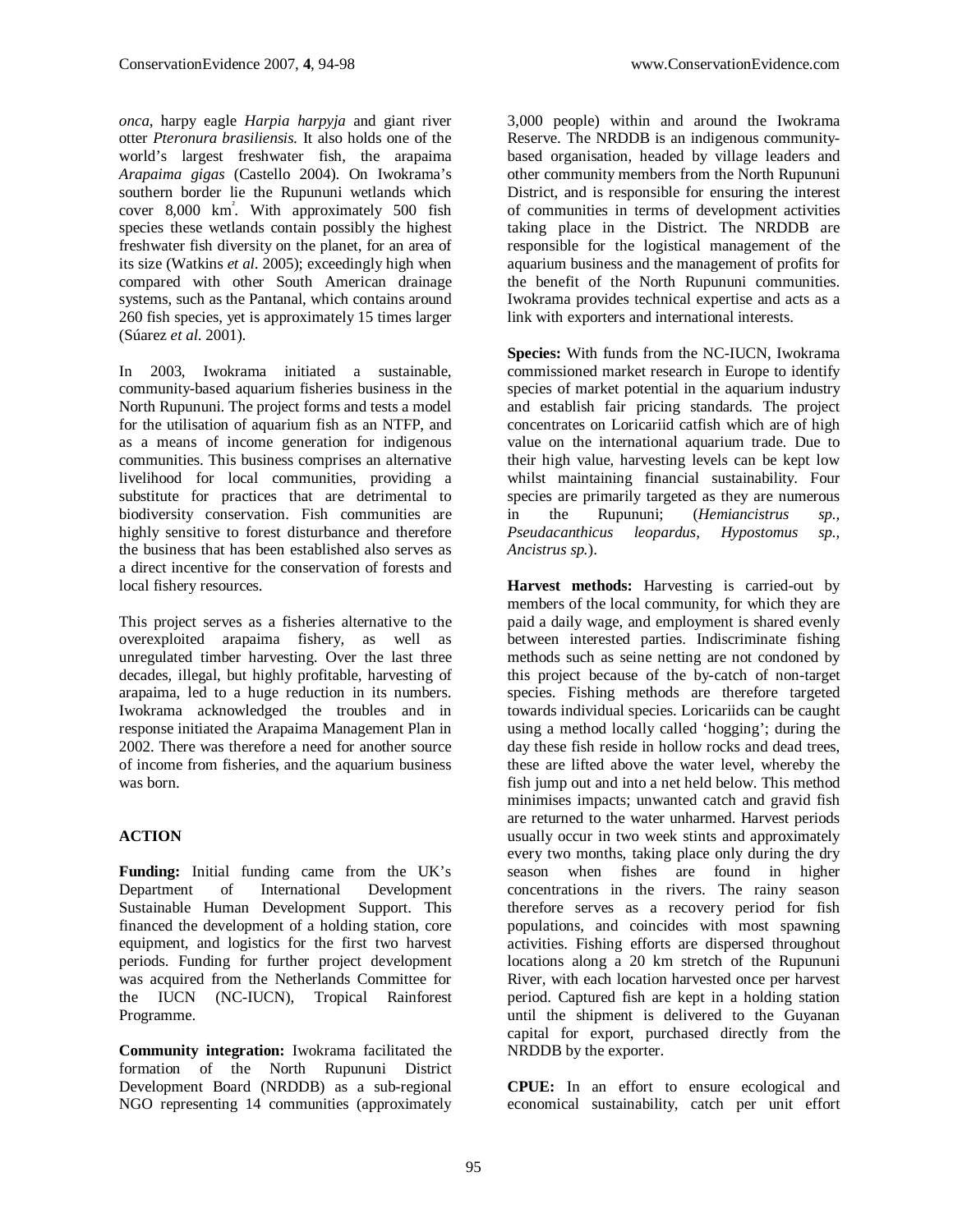(CPUE) is monitored. This forms spatial and temporal data of off-takes used to estimate the impacts of harvesting on wild fish populations. These data are used to make management decisions for the business in the interest of sustainability. Where CPUE begins to drop for any given species, harvesting is suspended and the population is allowed to recover before harvesting is resumed.

### **CONSEQUENCES**

**Sustainability:** After the initial donor-funded phase, the project developed into a self-sustaining community-based business headed by the NRDDB. During 2005, the project reached financial sustainability and continues to export fish to international markets, with current profits of over US\$3,000 since the commencement of the project feeding back into local community initiatives. Iwokrama continues to provide technical expertise, monitor output and provide management recommendations where needed.

CPUE varies considerably between species. *Hemiancistrus sp.* (Fig. 1a) has seen increases in CPUE, and is one of the highest valued fishes in the area. There may therefore be capacity for harvesting levels of this species to increase. In contrast however, CPUE for *Pekoltia sabaji* (Fig. 1c), decreased significantly, until catch was suspended during 2005, after it was concluded that harvest levels were too high. The trend for most species is similar to that of *Pseudacanthicus leopardus* (Fig. 1b), which shows no trend in CPUE. It is therefore likely that harvesting rates for these species are currently sustainable.

**Lessons learned:** It is likely that many of the experiences encountered on this project are applicable to other projects with the aim of utilising aquarium fisheries as an NTFP (Bicknell *et al*. 2005). Some however, will be relevant within the wider context of community integrated biodiversity conservation, and sustainable utilisation. The longstanding relationship between Iwokrama and the community enabled trust, buy-in and eventual ownership of the idea and process. However, while communities believed in the concept, the benefits may not have always been fully appreciated across parties, perhaps as a result of a lag in the

visualization of monetary benefits. Although it is the intention that benefits be experienced by all, in reality direct benefits may only reach a few individuals.

**Arapaima Management Plan:** Arapaima numbers have increased since the adoption of the management plan, and efforts are being made to establish a sustainable harvest of this species for the future (Fernandes 2006).

**Conclusions:** With the increasing problem of deforestation throughout the tropics, solutions are being sought to tackle rapid habitat loss, and provide new sources of income which promote the sustainable use of forests in the interest of biodiversity conservation. With an ever increasing human population, and the transformation from subsistence livelihoods towards western economic culture, natural resources in developing nations are suffering greater pressure than ever before. Carbon offsetting, by purchasing large tracts of forest, will not solve the problems of over-exploitation of forests alone, because direct benefits may not be seen by the people who rely on those resources. The funds gained from carbon offsets might therefore be usefully directed to provide economic benefits from natural resources, by initiating businesses which promote the sustainable use of such resources.

This project emphasises the reasons to further support the development of community-based initiates that use NTFP's, and serves as a template for community-based initiatives elsewhere, the foundations of which are likely applicable to the sustainable use of NTFP's throughout the developing world. The aquarium trade in the Rupununi is somewhat fortunate due to the abundance of the high-value, low-volume Loricariid catfish, which are key to the project's financial stability. The North Rupununi communities previously lacked custodial ownership to river resources, and the aquarium fisheries business and the adoption of the Arapaima management plan are two significant pilot projects that show the potential for promoting community custodial rights to riverine resources. The integration of the community from the inception was fundamental in ensuring the long-term sustainability of the project. Continual monitoring by Iwokrama is essential in regulating ecological impacts.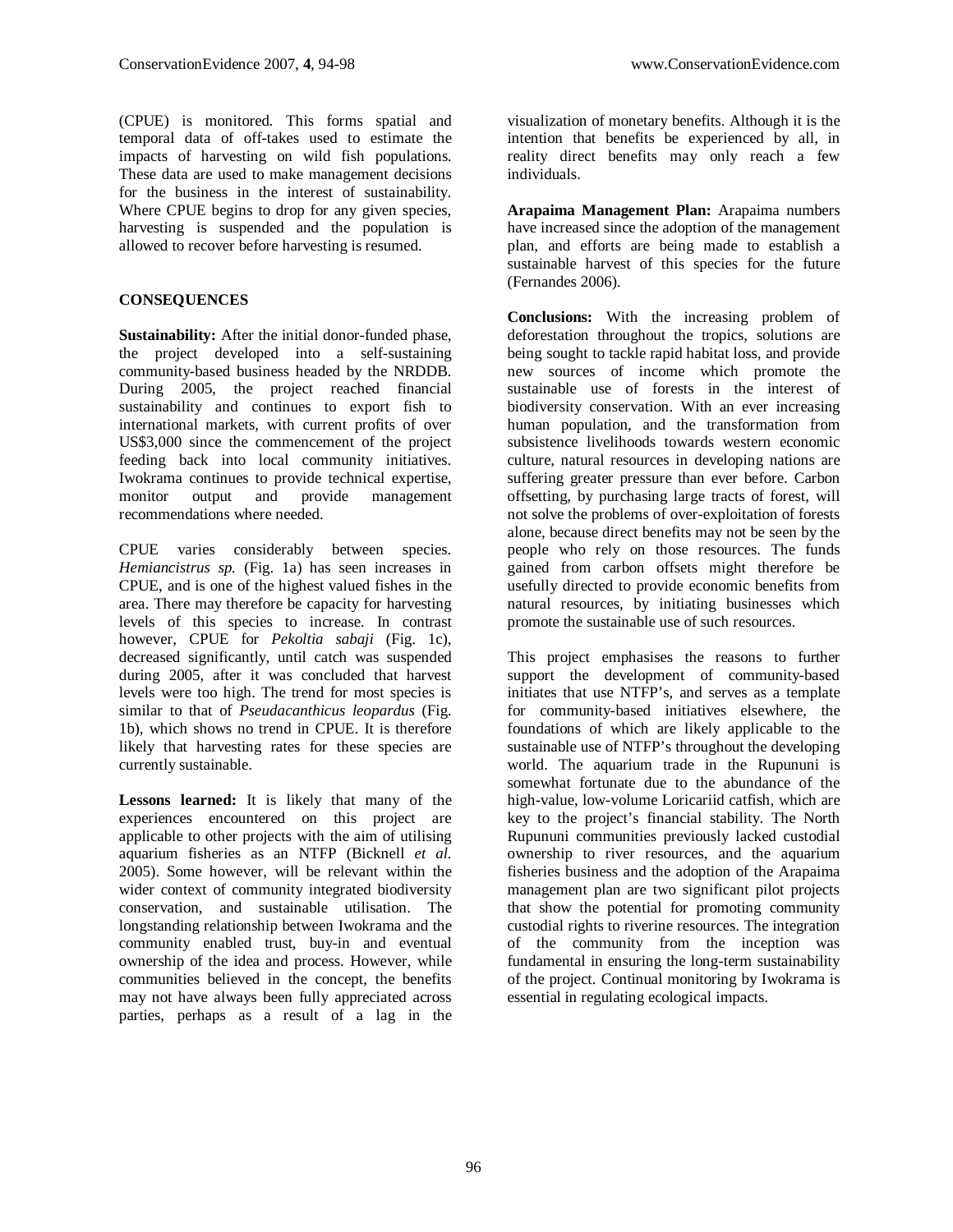

**Figure 1.** Catch per unit effort (Catch/effort) against time over one harvesting year. a. *Hemiancistrus sp.* (Pearson correlation: *r* = 0.41, *n* = 26, *p* = 0.035)*,* b. *Pseudacanthicus leopardus* (*r* = 0.01, *n* = 45, *p* = 0.945)*,* and c. *Pekoltia sabaji* (*r* = -0.471, *n* = 28,  $p = 0.01$ ). Effort is calculated as # harvesters + session time + # of nets, rocks or dead wood (see harvest methods). One point represents one harvesting session, lasting up to two hours. Time represents the chronological order of each harvesting session.